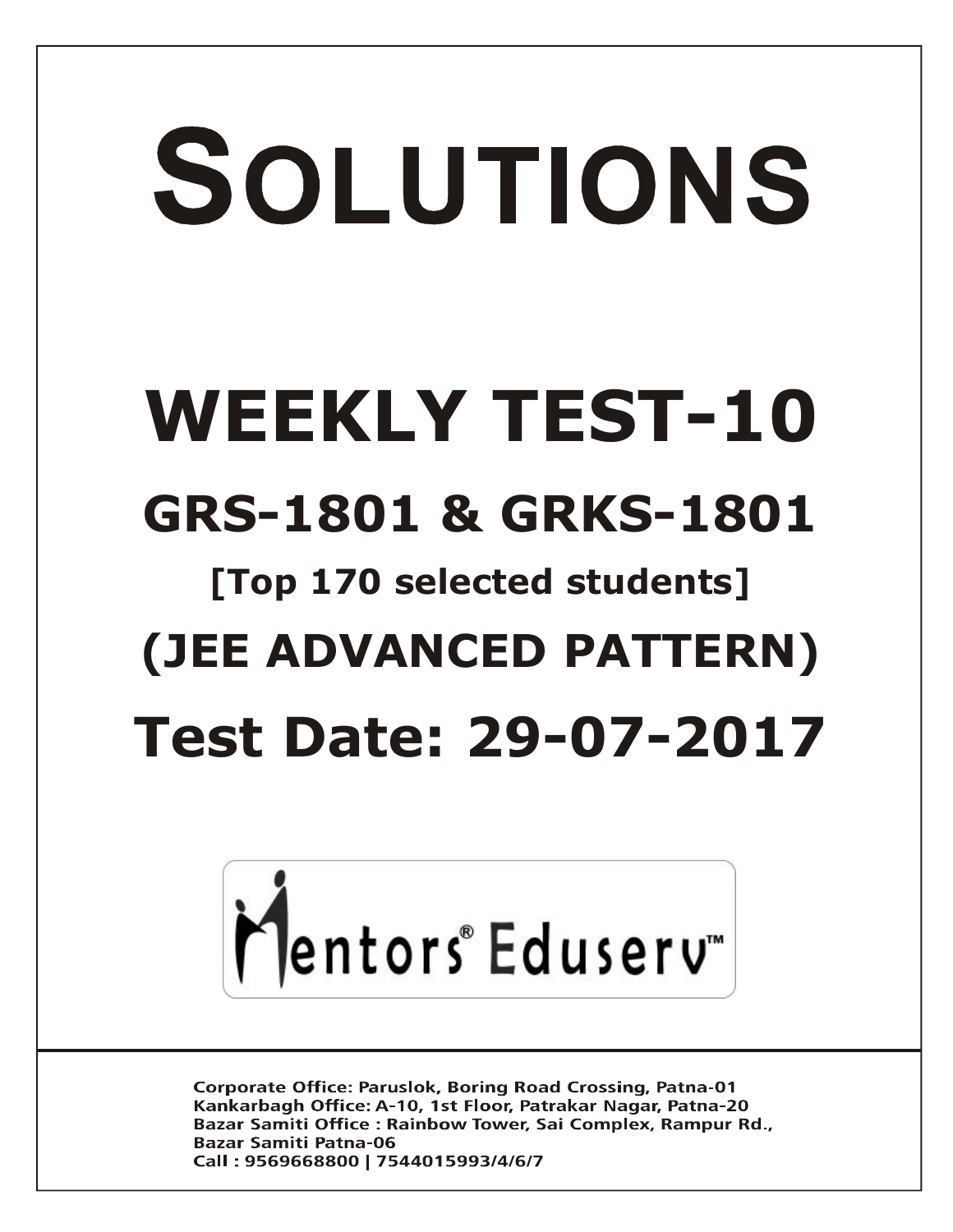

the meter is increased. On decreasing shunt resistance, more fraction of current passes through shunt. Therefore to produce full scale deflection in galvanometer more current is required. Hence range increases.

 $\therefore$  (C) and (D) are correct.

### **5. (A, B, C)**

$$
I = \frac{dq}{dt} = 3e^{-t}
$$
; t = 0 l = 3

let potential at P be v.

$$
\therefore \quad 20 - V = \frac{q}{C} + 3(2)
$$
  
20 - V = 6 or V = 14 V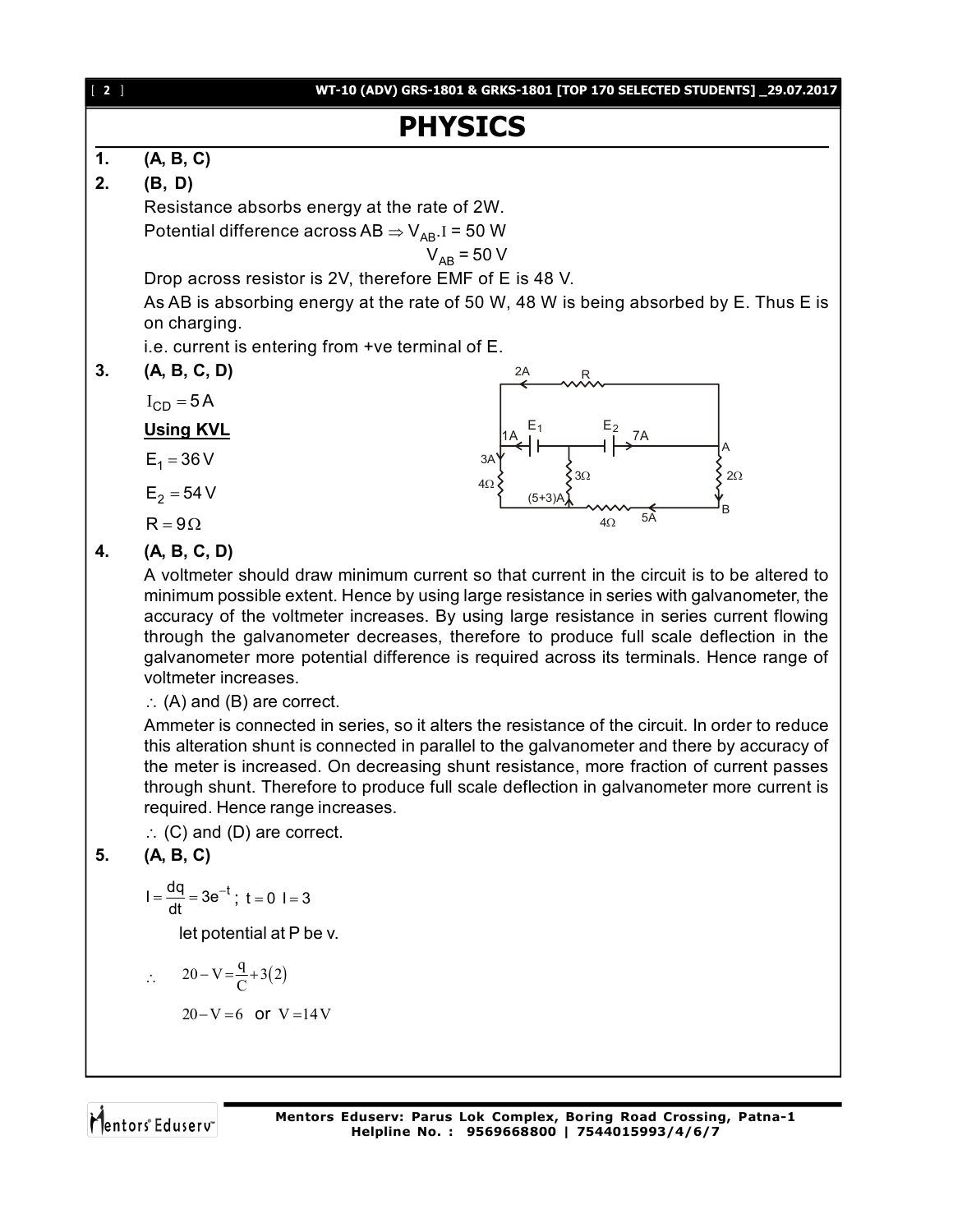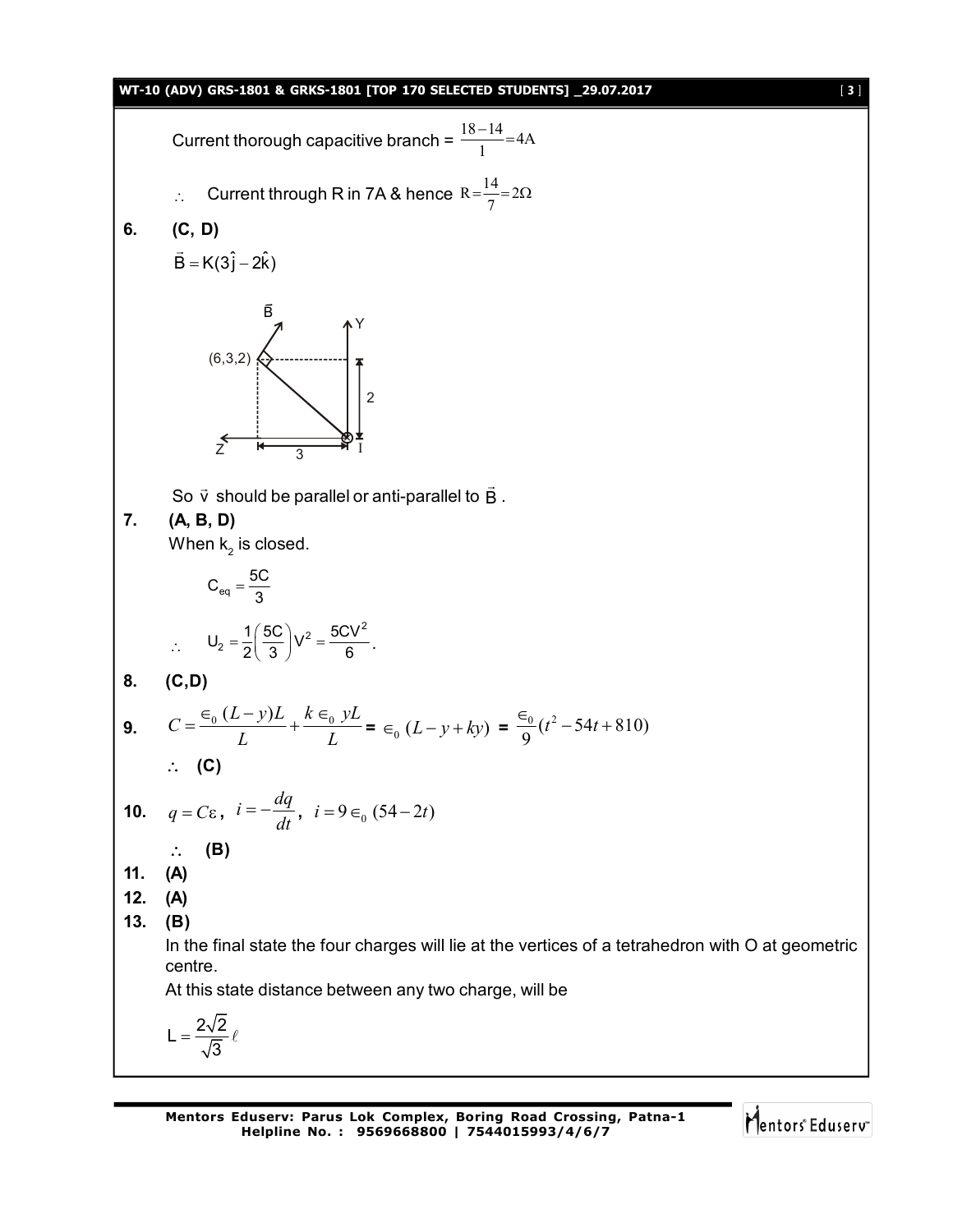

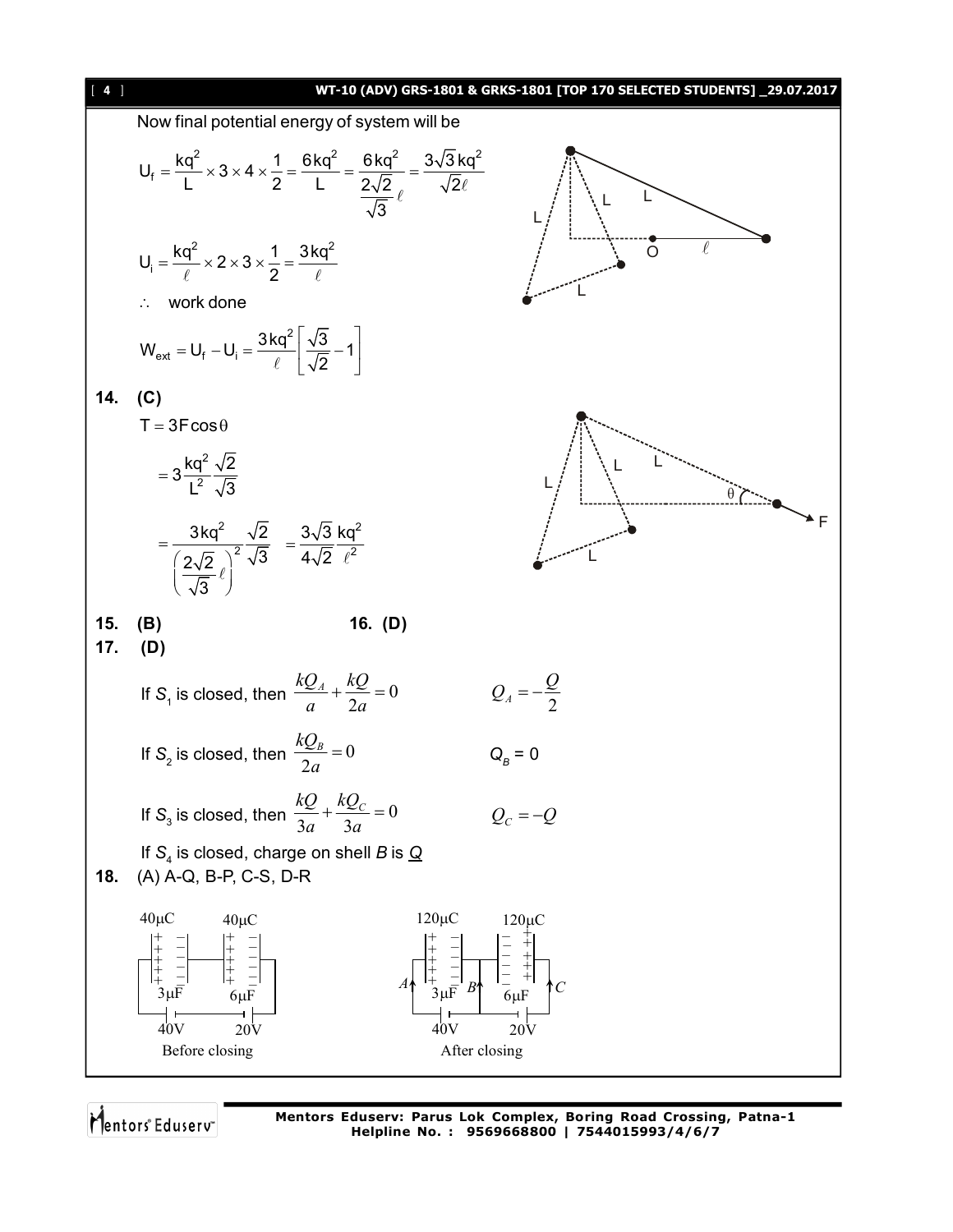



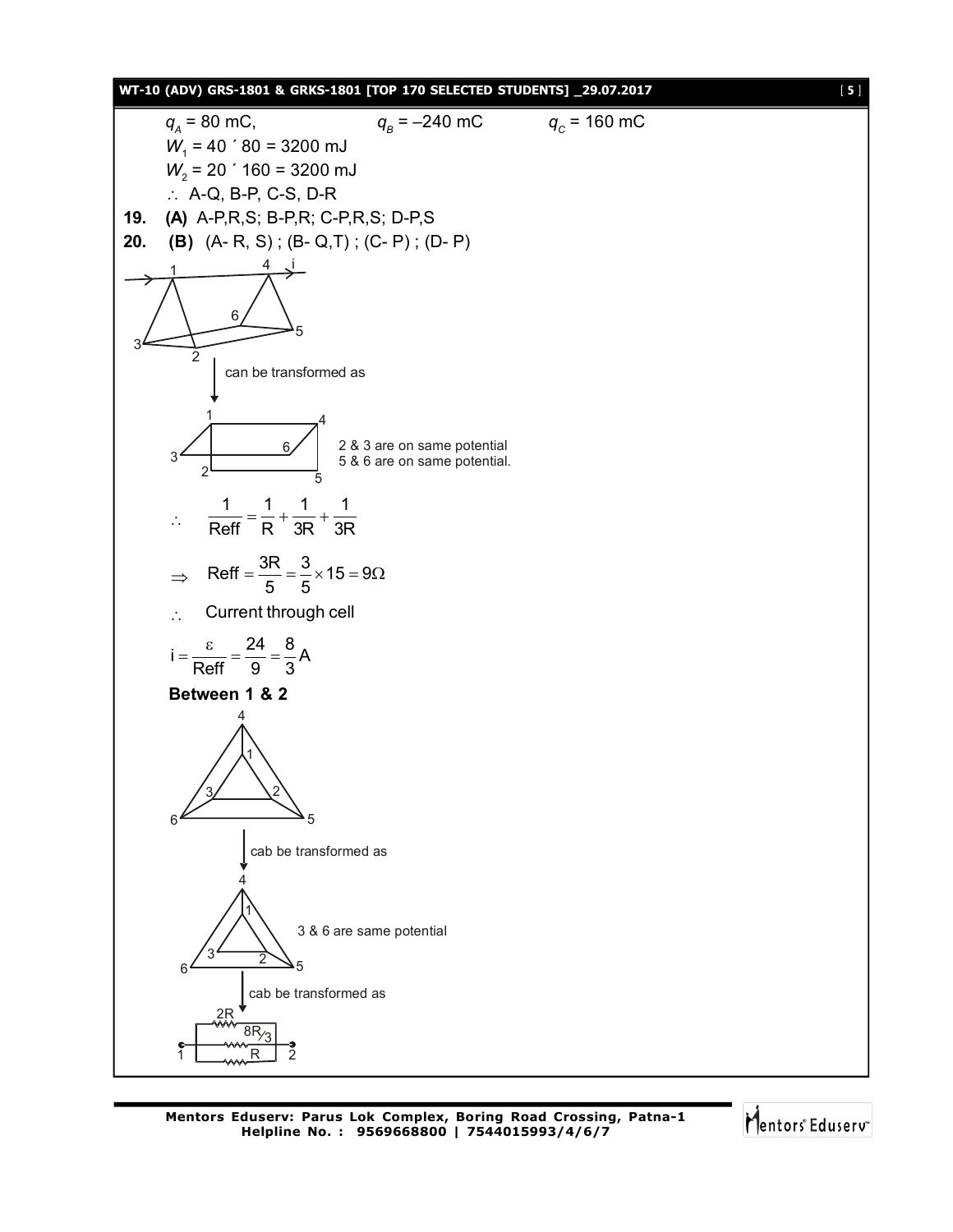#### [ **6** ] **WT-10 (ADV) GRS-1801 & GRKS-1801 [TOP 170 SELECTED STUDENTS] \_29.07.2017**

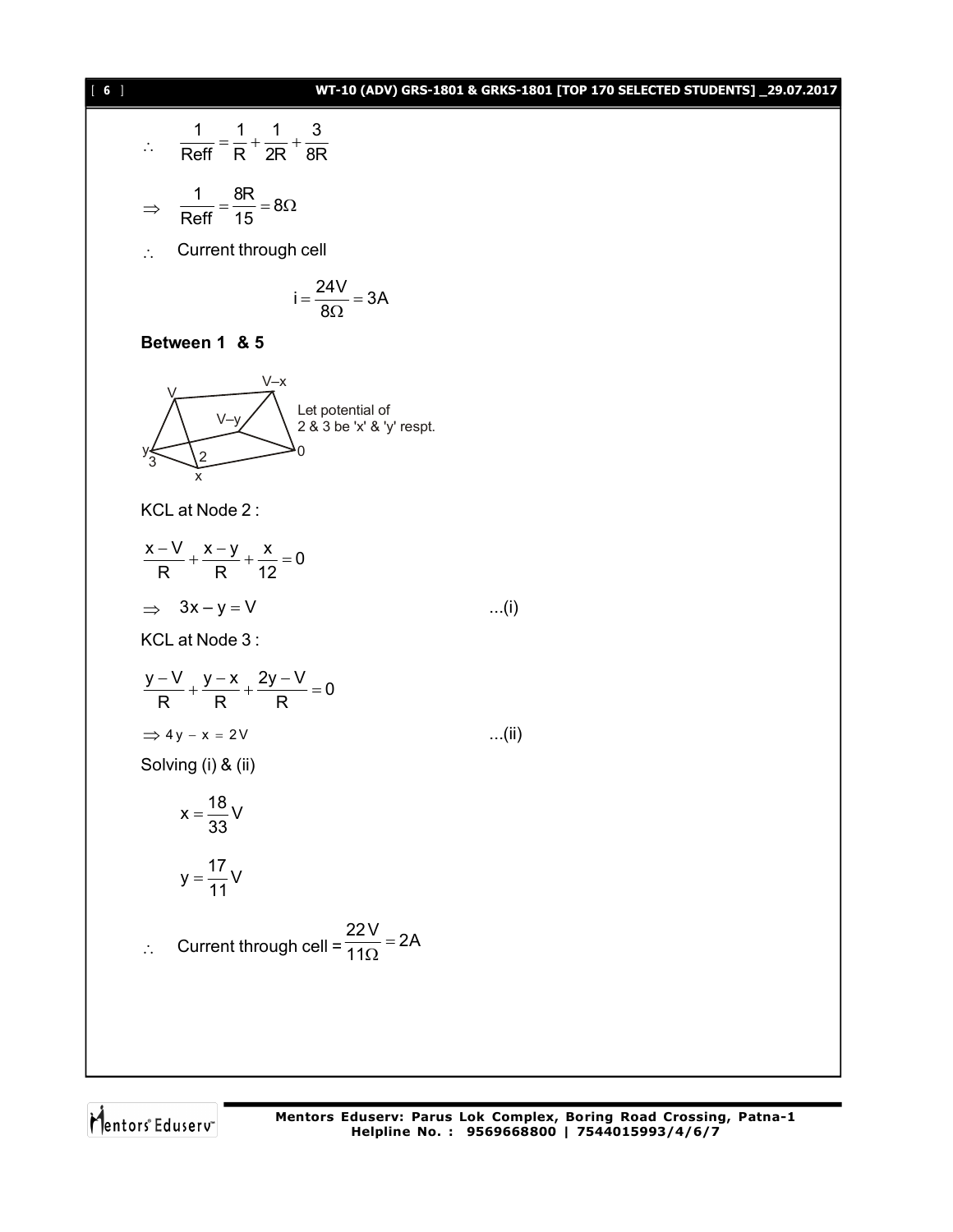**WT-10 (ADV) GRS-1801 & GRKS-1801 [TOP 170 SELECTED STUDENTS] \_29.07.2017** [ **7** ]

# **CHEMISTRY**

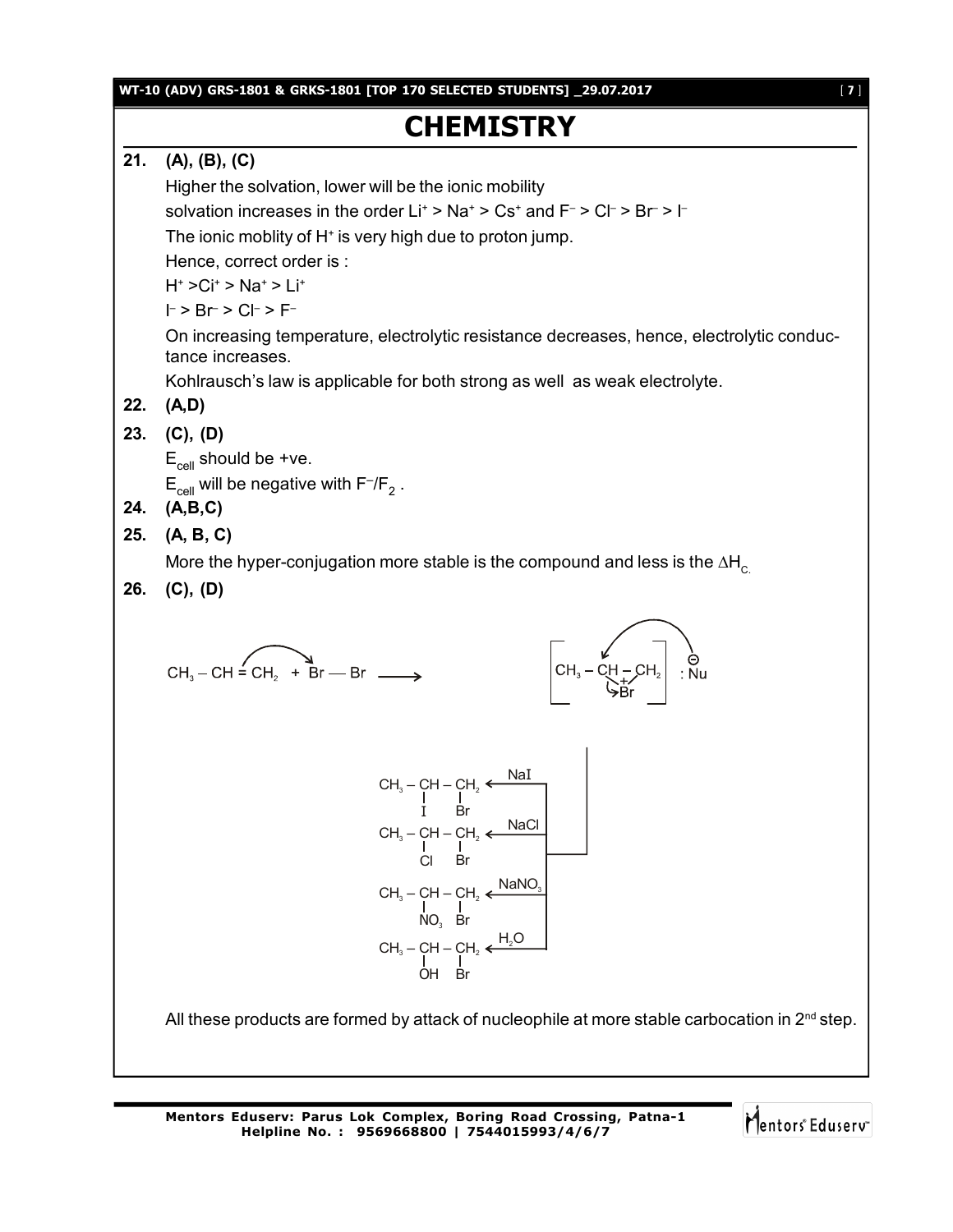18 J

\nWT-10 (ADV) GRS-1801 & GRKS-1801 [TOP 170 SELCTED STUDENTS] \_29.07.2017

\n27. (D)

\n
$$
C_4H_6 \longrightarrow C_4H_8O
$$
\n
$$
\begin{vmatrix}\n\text{Br} & \text{Br} & \text{O} \\
\text{Br} & \text{Br} & \text{Br} & \text{O} \\
\text{Br} & \text{Br} & \text{Br} & \text{O} \\
\text{Br} & \text{Br} & \text{Br} & \text{Br} \\
\text{Br} & \text{Br} & \text{Br} & \text{Br} \\
\text{CH}_3-\text{CH}_2-\text{C}-\text{CH} & \frac{\text{Br}_2}{\text{excess}} & \text{CH}_3-\text{CH}_2-\text{C} \equiv \text{CH} \frac{\text{HgSO}_4}{\text{dil.} \text{H}_2\text{SO}_4} & \text{CH}_3-\text{CH}_2-\text{C}-\text{CH}_3
$$
\n
$$
\begin{vmatrix}\n\text{Br} & \text{Br} & \text{O} \\
\text{Br} & \text{Br} & \text{Br} \\
\text{Br} & \text{Br} & \text{Br} \\
\text{Br} & \text{Br} & \text{Br}\n\end{vmatrix}
$$
\n28. (A), (C), (D)

\n
$$
\lambda_m = \frac{1000 \times \text{K}}{M}, \text{T} \uparrow \text{M} \downarrow \lambda_m \uparrow
$$

Polarity of solvent  $\uparrow$  no. of ions  $\uparrow \uplambda_m \uparrow$ 

#### **29. (A)**

Levigation is process by which lighter earthy particle are free from heavier ore particle by washing with  $H_2O$ .

#### **30. (B)**

Baeyer process : NaOH

Hall process :  $\text{Na}_2\text{CO}_3$ 

#### **31. (A)**

When N is connected to SHE electron flow from N to SHE i.e.  $E^{\circ}_{\text{oxi}}$  of N is positive

 $N^{+2} + 2e^- \rightarrow N$   $E_{N^{+2}/N} = -0.25V$ 

Also reduction potential of M is greater than reduction potential of N (as e– flow from N to M)

$$
E^o_{\ M^{*2}/M} = +0.34 V, \, E^o_{\ N^{*2}/N} = -0.25 V
$$

Now,  $N_{(s)} | N^{+2} (0.1 M) | | M^{+2} (1 M) | M_{(s)}$ 

Ecell = E<sup>o</sup> cell - 
$$
\frac{0.0591}{2} \log_{10} \frac{[N^{+2}]}{[M^{+2}]}
$$

\n= (0.34 + 0.25) - 
$$
\frac{0.0591}{2} \log_{10} \frac{0.1}{1}
$$

\nEcell = 0.62V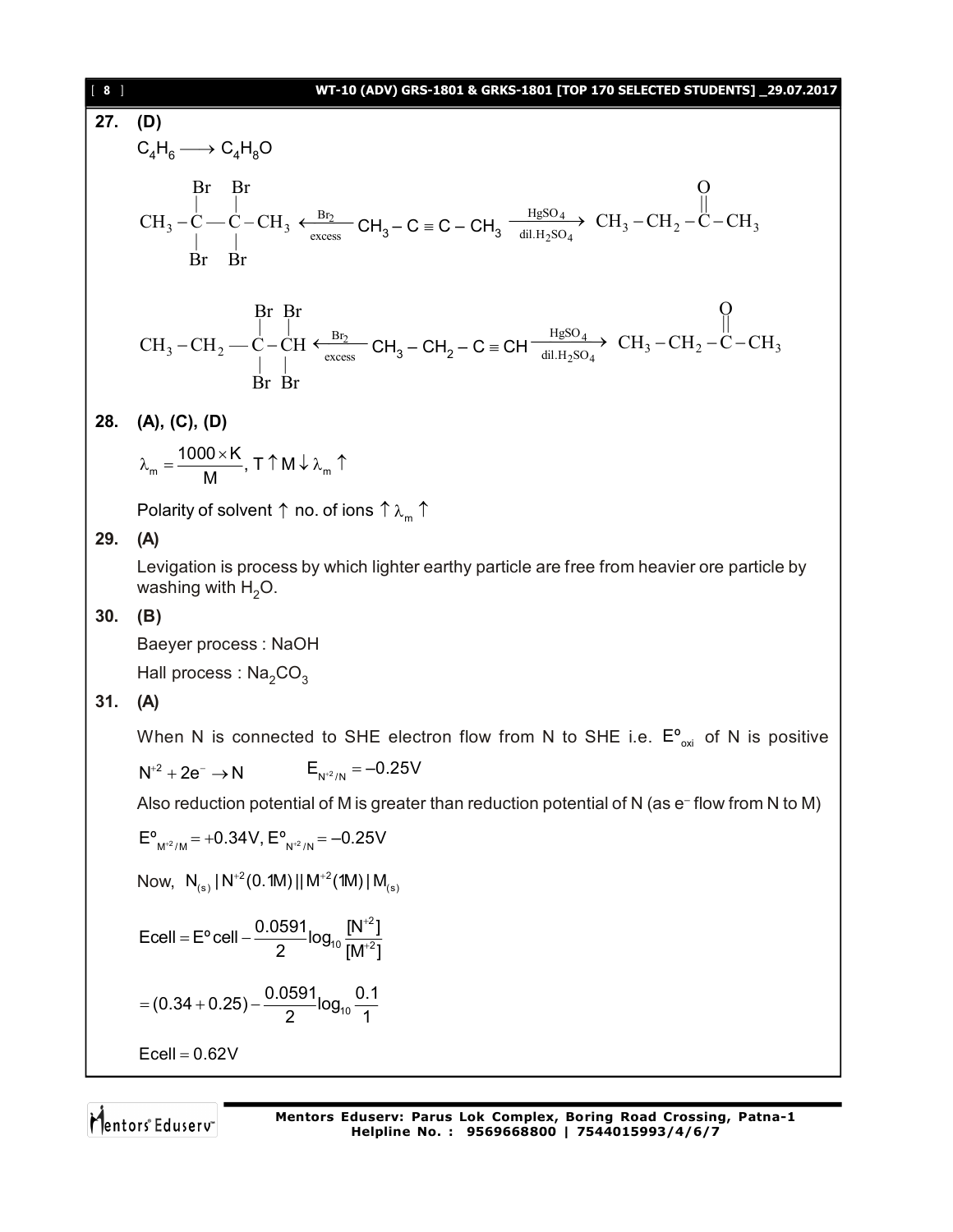#### **WT-10 (ADV) GRS-1801 & GRKS-1801 [TOP 170 SELECTED STUDENTS] \_29.07.2017** [ **9** ]

```
32. (D)
        M^+ + e^- \rightarrow M -(1) E_1^0 = ? \Rightarrow \Delta G_1^0 = -1 \times F \times E_1^0M^{+2} + e^{-} \rightarrow M^{+} - (2) E_{2}^{0} = 0.15V \Rightarrow \Delta G_{2}^{0} = -1 \times F \times 0.15M^{+2} + 2e^- \rightarrow M - (3) E_3^0 = 0.34V \Rightarrow G_3^0 = -2 \times F \times 0.34add eq. (3) - eqn. (2)
        M^+ + e^- \rightarrow M \Delta G_1^0 = \Delta G_3^0 - \Delta G_2^0-1\timesF\timesE_{1}^{0} = -2F(0.34) – (-1F\times0.15)
       E_1^0 = +0.68 - 0.15E_1^0 = +0.53V33. (A)
34. (C)
                       O_3/H_2O/ZnCH3
                                     CH_3-C-C-CH_3 + 2
                  CH3
                                                                      CHO
                                                  O
                        O_3/H_2O / Zn
           \text{CH}_3<sub>CH<sub>3</sub></sub>
                 CH3
                           Total 3 different compounds
                                              O
                                                                      CHO
                                                                      O
                                                                      O
                                         2CH3–C–C–H +
                                                                     C–H
                                                   O O
                                                                     \ddot{\mathrm{o}}O
                                                                     C–H
35. (C)
36. (C)
37. (B)
        (A) — (Q); (B) — (R); (C) — (S); (D) — (P)(A) For concentration cell,
                 \frac{1}{\text{cell}} = 0, E_{cell} = -\frac{0.0391}{n} \log \frac{|\text{Cation}|}{\text{Cation}}cathode
              E_{\text{cell}}^{\circ} = 0, E_{\text{cell}} = -\frac{0.0591}{\log 100}n [Cation]
                     = 0, E_{\text{cell}} = -\frac{1}{2}(B) E_{red}^{o} depend upon nature of substance
        (C) Daniel cell : Galvanic cell
```
Mentors<sup>®</sup> Eduserv<sup>®</sup>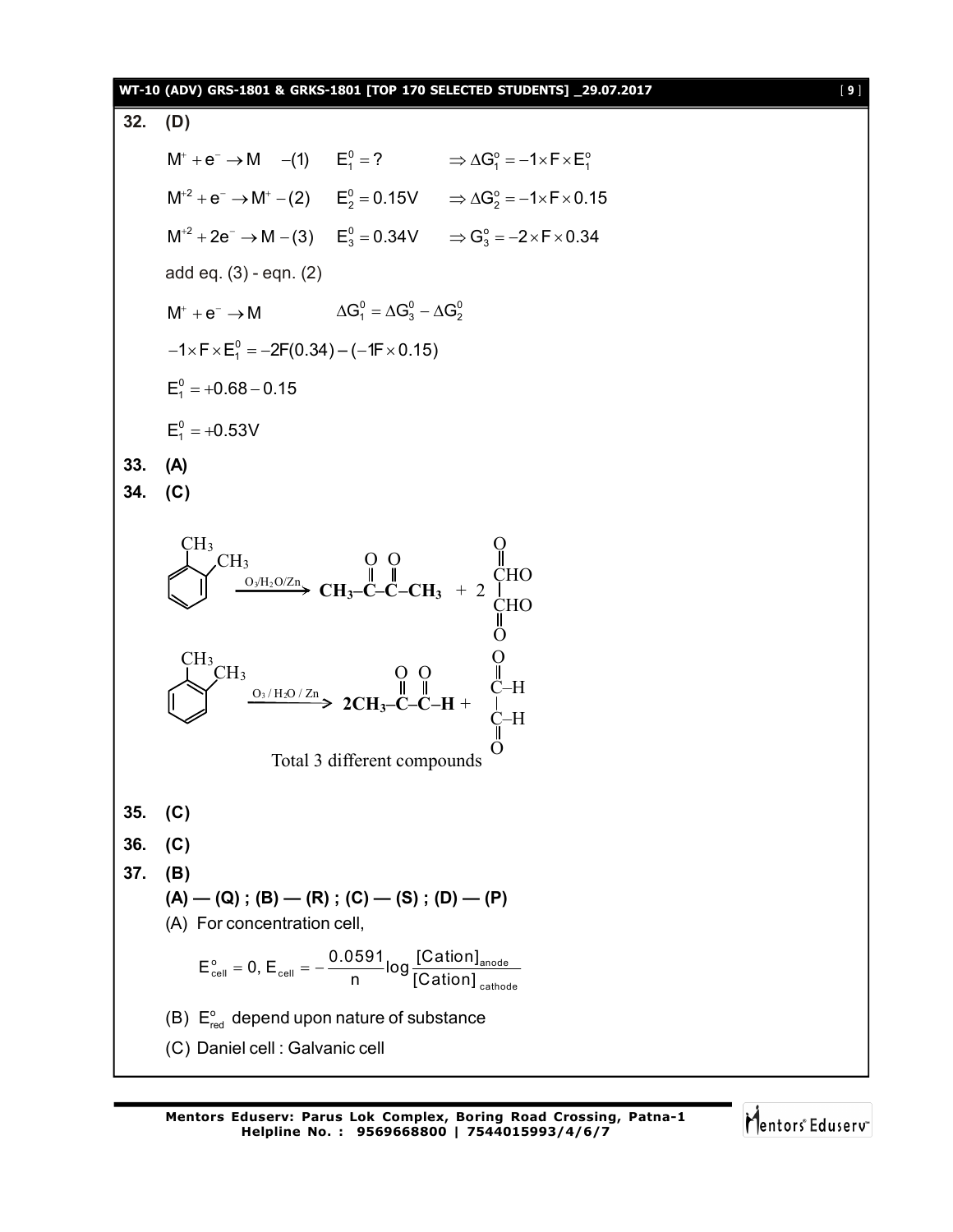#### [ **10** ] **WT-10 (ADV) GRS-1801 & GRKS-1801 [TOP 170 SELECTED STUDENTS] \_29.07.2017**

(D)  $H_2$  &  $O_2$  is used in fuel cell **38. (C)**  $(A)$  —  $(S)$ ;  $(B)$  —  $(Q)$ ;  $(C)$  —  $(R)$ ;  $(D)$  —  $(P)$ Temp. co-efficient = Ecell T  $\Delta$  $\frac{1}{\Delta T}$  =  $(.21-.23)$ 308 – 288K - $\frac{1287}{-288K}$  = -1 × 10<sup>-3</sup>VK<sup>-1</sup> = -1 mVK<sup>-1</sup>  $G = \Delta H + T \frac{d \Delta G^0}{d \Sigma}$ dT  $\Delta G = \Delta H + T \left[ \frac{d \Delta G^0}{dT} \right]$  $S = \frac{nFdE_{cell}^{0}}{n}$  $\Delta S = \frac{m G_{cell}}{dt} = -1 \times 96500 \times 1 \times 10^{-3} = -96.5 \text{ JK}^{-1}$  $\Delta G^{\circ} = \Delta H^{\circ} - T \Delta S^{\circ}$ 0  $-nE_{\text{cell}} = \Delta H^{\text{o}} - T\Delta S^{\text{o}}$  $-1 \times 96500 \times 0.23 = \Delta H^{\circ} - 288(-96.5)$  $\Delta H = -50000J = -50KJ$  $E^{\circ}_{cell}$  = .22V  $AgCl + e \rightarrow Ag^{+} + Cl^{-} E^{\circ} = .22V$  $E^{\circ}_{\text{cell}} = \frac{.0591}{1}$ logKSp  $\frac{36}{1}$ logKSp  $Ag \rightarrow Ag^{+} + e$  E°=-.80V  $AgCl \rightarrow Ag^{+} + Cl^{-1}$   $E^{0} = -.58V$ logKsp =  $\frac{-.58}{0.581}$ .0591  $=\frac{-.58}{.0504}$  = -9.81 **39. (A)**  $(A)$  —  $(Q)$ ;  $(B)$  —  $(R)$ ;  $(C)$  —  $(P)$ ;  $(D)$  —  $(S)$ **40. (B)**  $(A) - Q$ ;  $(B) - S$ ;  $(C) - R$ ;  $(D) - P$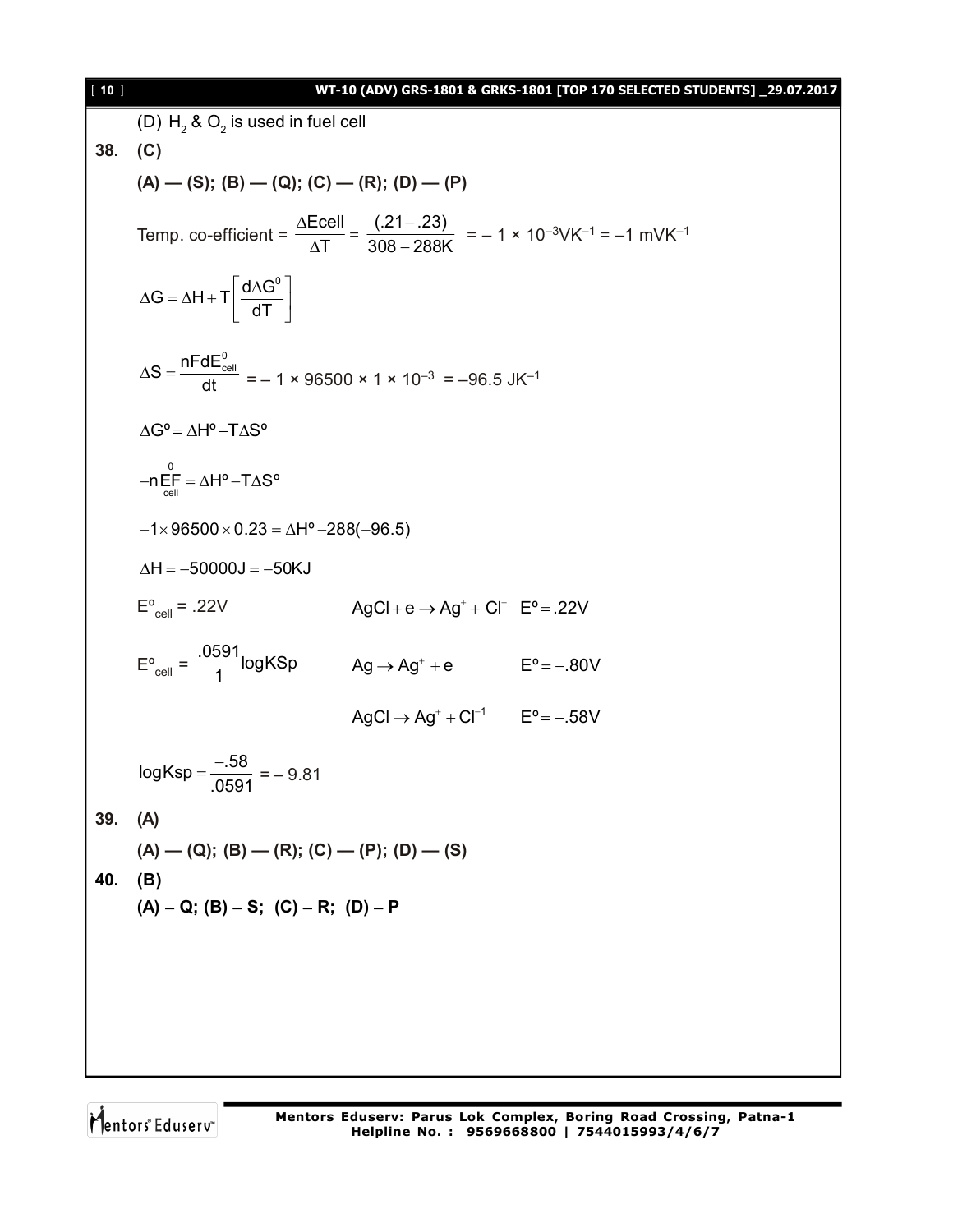**WT-10 (ADV) GRS-1801 & GRKS-1801 [TOP 170 SELECTED STUDENTS] \_29.07.2017** [ **11** ]

## **MATHEMATICS**

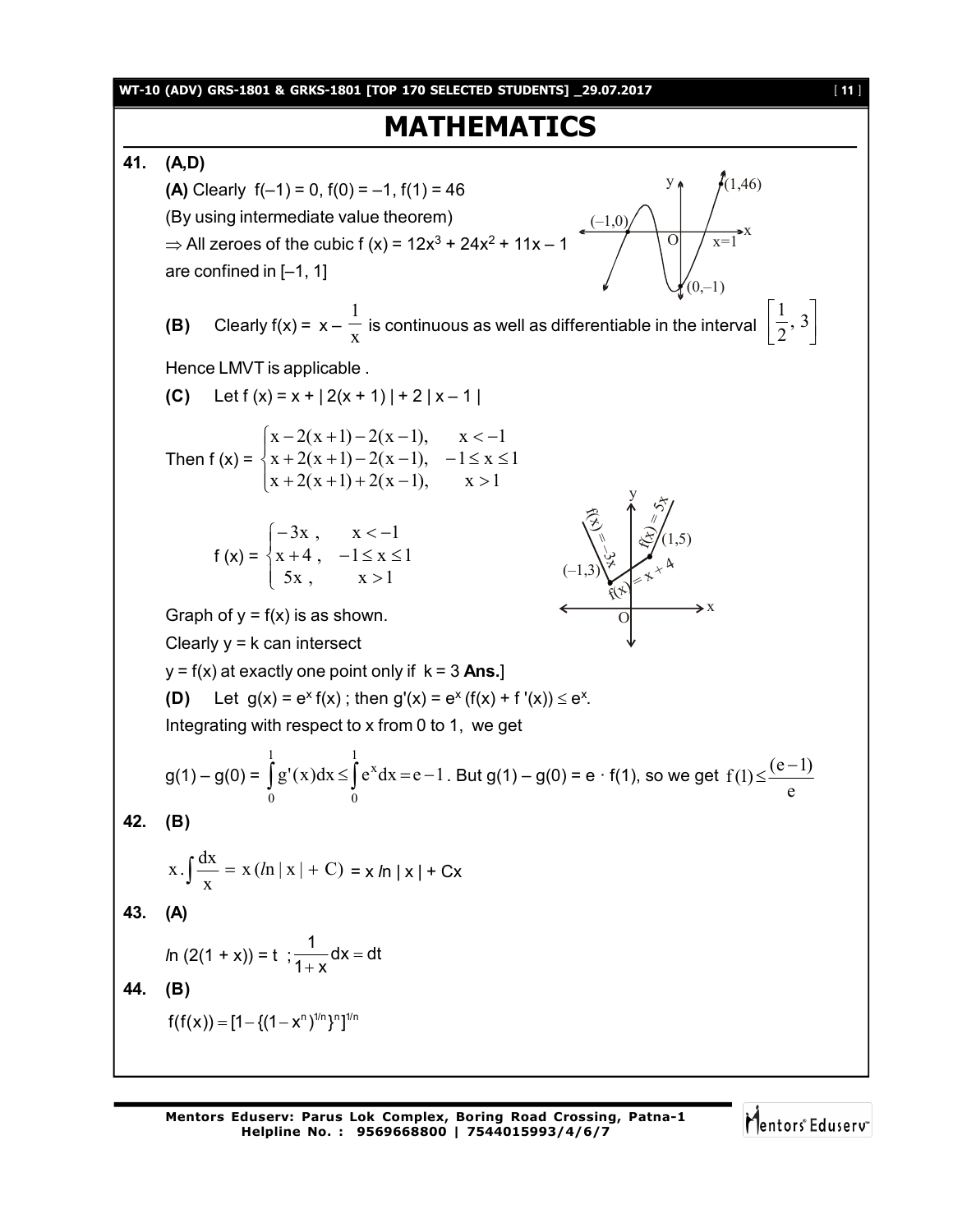#### [ **12** ] **WT-10 (ADV) GRS-1801 & GRKS-1801 [TOP 170 SELECTED STUDENTS] \_29.07.2017**

2

 $\Rightarrow$  f(f(x)) = x,  $\Rightarrow$  f(f(f(x))) = f(x)  $\Rightarrow$   $f(f(f(f(x)))) = f(f(x)) = x$ , and so on  $I = \int x dx = \frac{x^2}{2} + C$  $\therefore$  I =  $\int x dx = \frac{\pi}{2} + 0$ **45. (B, D)**  $\frac{\cos x + x \sin x}{\cos x}dx$  $x(x + cos x)$  $\ddag$  $\int \frac{\cos x + x \sin x}{x(x + \cos x)} dx = \int \frac{(x + \cos x) - x + x \sin x}{x(x + \cos x)} dx$  $x(x + cos x)$  $=\int \frac{(x + \cos x) - x + x}{x}$  $\int \frac{1}{x(x+1)} dx dx + C(x+1)$  $\frac{1}{2}$ dx –  $\int \frac{1-\sin x}{x} dx$  $x^{\cdots}$ ,  $x + \cos x$  $= \int \frac{1}{-} dx - \int \frac{1}{-}$  $\int \frac{1}{x} dx - \int \frac{1-\sin x}{x+\cos x} dx = \log |x| - \log |x+\cos x| + c$ . Hence  $f'\left(\frac{\pi}{2}\right) = \frac{2}{\pi}$  $\sqrt{\frac{\pi}{2}} = \frac{2}{\pi}$ . **46. (A,C,D)**  $f(x + y) = 2^{x} f(y) + 4^{y} f(x)$ Interchaning x and y, we get  $f(x+y) = 2^y f(x) + 4^x f(y)$  $(x)$   $f(y)$  $x - 2x - 12 - 28$  $f(x)$   $f(y)$ k  $4^x - 2^x$   $4^y - 2^y$  $=\frac{1}{1}$  =  $\frac{1}{1}$  $-2^{x}$  4<sup>y</sup>  $-2$  $f(x) = k \left( 4^x - 2^x \right)$ since  $f'(0) = \ln 2$  we get  $k = 1$  $f(x) = 4^x - 2^x$ **47. (B, C)**  $f'(x) = e^{\tan x} (1 - \sin 2x) \ge 0 \forall x \in \left[-\frac{\pi}{2}, \frac{\pi}{2}\right]$  $V(x) = e^{\tan x} (1 - \sin 2x) \ge 0 \forall x \in \left(-\frac{\pi}{2}, \frac{\pi}{2}\right)$  $\therefore$  f is increasing in  $\left(-\frac{\pi}{2},\frac{\pi}{2}\right)$  $\left(-\frac{\pi}{2},\frac{\pi}{2}\right)$  $f'(x) = 0 \Rightarrow x$ 4  $f(x) = 0 \Rightarrow x = \frac{\pi}{4}$ **48. (B)**  $I = \int \tan^3 x(\sec^2 x - 1) dx$  $\mathbf{S} = \int \tan^3 x \sec^2 x dx - \int \tan^3 x dx$  $\frac{\tan^4 x}{\tan^2 x} - \frac{\tan^2 x}{\tan^2 x} + \ln|\sec x| + C$ 4 2  $=\frac{\tan 1}{4} - \frac{\tan 1}{2} + \ln |\sec x| + C$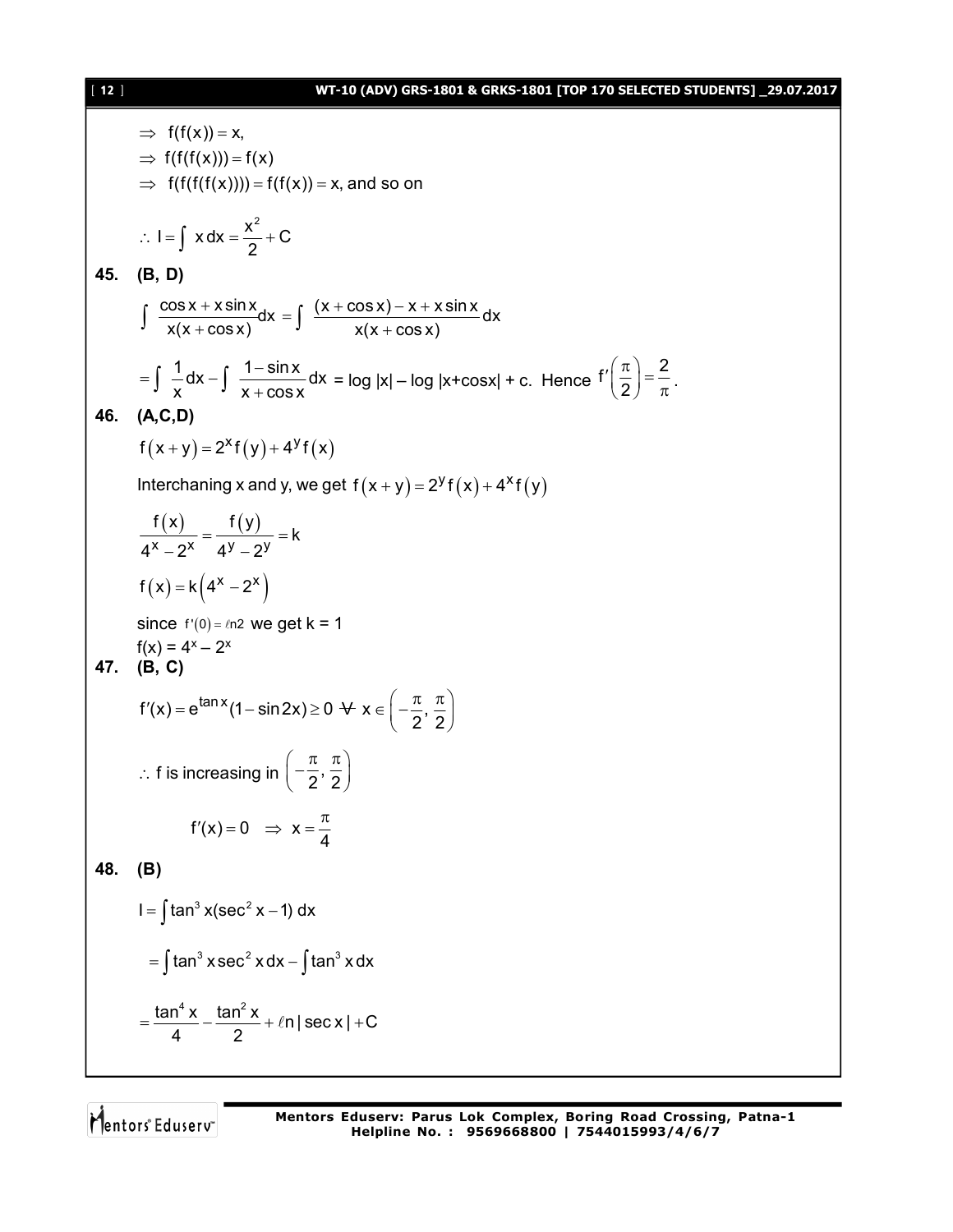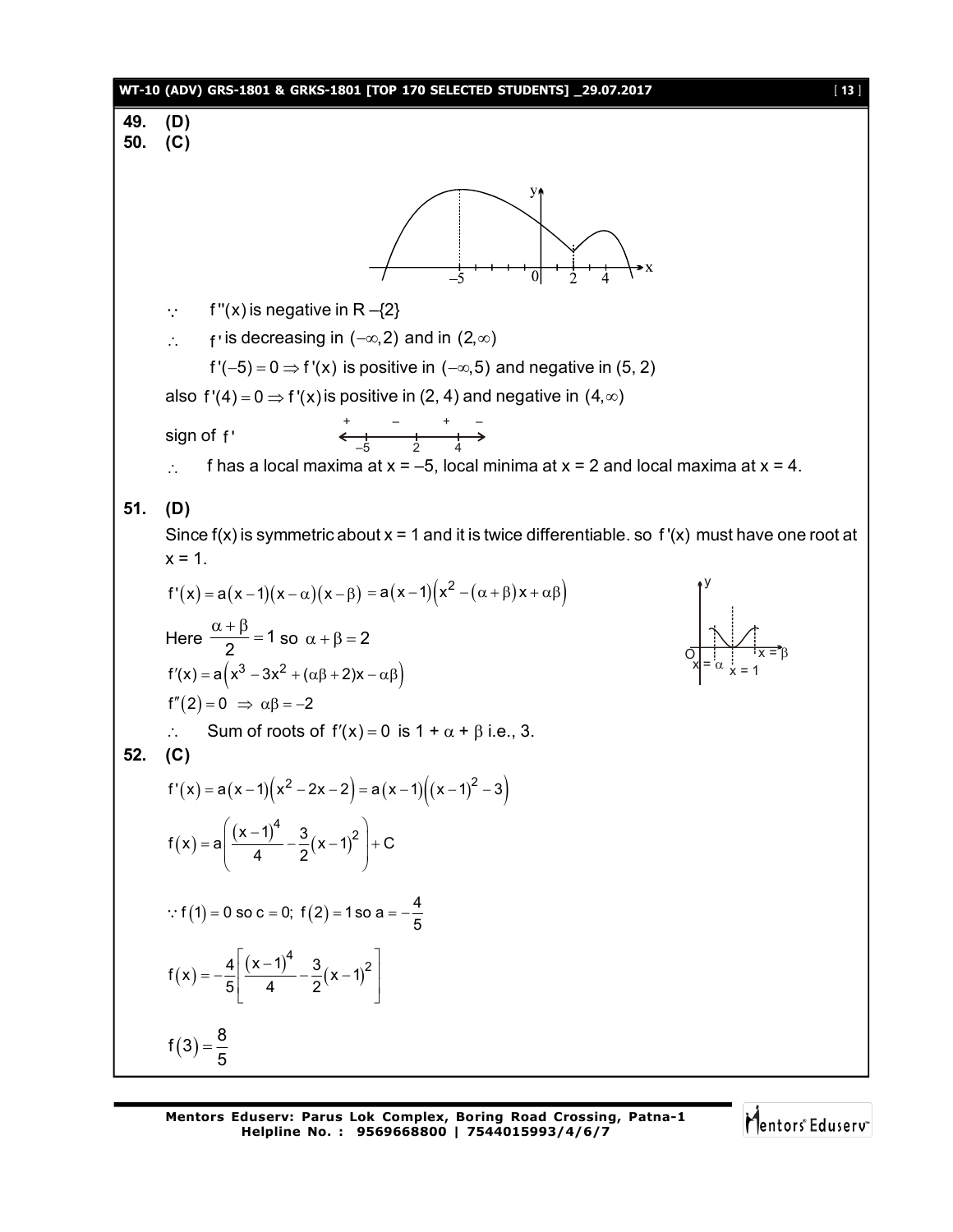| $[14]$ | WT-10 (ADV) GRS-1801 & GRKS-1801 [TOP 170 SELECTED STUDENTS] _29.07.2017                                                                                                                                                                            |  |  |
|--------|-----------------------------------------------------------------------------------------------------------------------------------------------------------------------------------------------------------------------------------------------------|--|--|
| 57.    | (B)                                                                                                                                                                                                                                                 |  |  |
|        | Let Asinx + Bcosx = a $(3\sin x - 4\cos x) + b(3\cos x + 4\sin x)$                                                                                                                                                                                  |  |  |
|        | $3a + 4b = A$ and $-4a + 3b = B$<br>$\Rightarrow$                                                                                                                                                                                                   |  |  |
|        | $I = ax + b \ln  3\sin x - 4\cos x  + C$                                                                                                                                                                                                            |  |  |
|        | If $a = 1$ and $b = 1$ then $A = 7$ , $B = -1$                                                                                                                                                                                                      |  |  |
|        | If $a = -1$ and $b = -1$ , then $A = -7$ , $B = 1$                                                                                                                                                                                                  |  |  |
|        | If $a = 3$ and $b = -1$ , then $A = 5$ , $B = -15$                                                                                                                                                                                                  |  |  |
|        | If $a = 2$ and $b = -2$ , then $A = -2$ , $B = -14$                                                                                                                                                                                                 |  |  |
| 58.    | (A)                                                                                                                                                                                                                                                 |  |  |
|        |                                                                                                                                                                                                                                                     |  |  |
|        | (P) Let $\lim_{x \to \infty} f(x) = l$ , then $l = 2l - \frac{4}{l}$ $\implies l = 2$                                                                                                                                                               |  |  |
|        | (Q) $\lim_{h\to 0} \frac{f(h^2 + h + 2) - f(2)}{f(1-2h) - f(1)} = \lim_{h\to 0} \frac{f'(h^2 + h + 2)(2h + 1)}{f'(1-2h)(-2)} = \frac{f'(2)}{-2f'(1)} = \frac{-1}{4}$                                                                                |  |  |
|        | (R) $\lim_{x\to 0} \left[ \frac{x^3}{x - \sin x} \right] = \lim_{x\to 0} \left  \frac{x^3}{x - \left( x - \frac{x^3}{3} + \frac{x^5}{5} - \dots \right)} \right  = \lim_{x\to 0} \left  \frac{1}{\frac{1}{3} - \frac{x^2}{15} + \dots} \right  = 6$ |  |  |
|        | $\lim_{x \to 0^+} \frac{\sqrt{\tan x - x} - ax^{3/2}}{x^b} = \lim_{x \to 0^+} \frac{\sqrt{\frac{1}{3}x^3 + \frac{2}{15}x^5 + \dots -ax^{3/2}}}{x^b}$<br>(S)<br>$x\rightarrow 0^+$                                                                   |  |  |
|        | $= \lim_{x \to 0^+} \frac{\frac{1}{\sqrt{3}} \left(1 + \frac{2}{5}x^2 + \dots \right)^{1/2} - a}{b - \frac{3}{2}} = \lim_{x \to 0^+} \frac{\frac{1}{\sqrt{3}} \left(1 + \frac{1}{5}x^2 + \dots \right) - a}{b - \frac{3}{2}}$                       |  |  |
|        | = $\lim_{x \to 0^+} \frac{\frac{1}{5\sqrt{3}}x^2 + }{x^{b - \frac{3}{2}}}$ $\left(\frac{1}{\sqrt{3}} - a = 0 \Rightarrow a = \frac{1}{\sqrt{3}}\right)$                                                                                             |  |  |
|        | $\therefore b - \frac{3}{2} = 2 \Rightarrow b = \frac{7}{2}$<br>$\therefore a^2 + b = \frac{1}{3} + \frac{7}{2} = \frac{23}{6}$                                                                                                                     |  |  |
|        |                                                                                                                                                                                                                                                     |  |  |
| 59.    | (B)                                                                                                                                                                                                                                                 |  |  |
|        | (P) If $\frac{\pi}{4}$ < x < $\frac{3\pi}{8}$ , then sin x > cos x                                                                                                                                                                                  |  |  |
|        | $\therefore \int \frac{\sin x - \cos x}{ \sin x - \cos x } dx = \int 1 dx = x + c$                                                                                                                                                                  |  |  |
|        |                                                                                                                                                                                                                                                     |  |  |

Mentors<sup>e</sup> Eduserv<sup>-</sup>